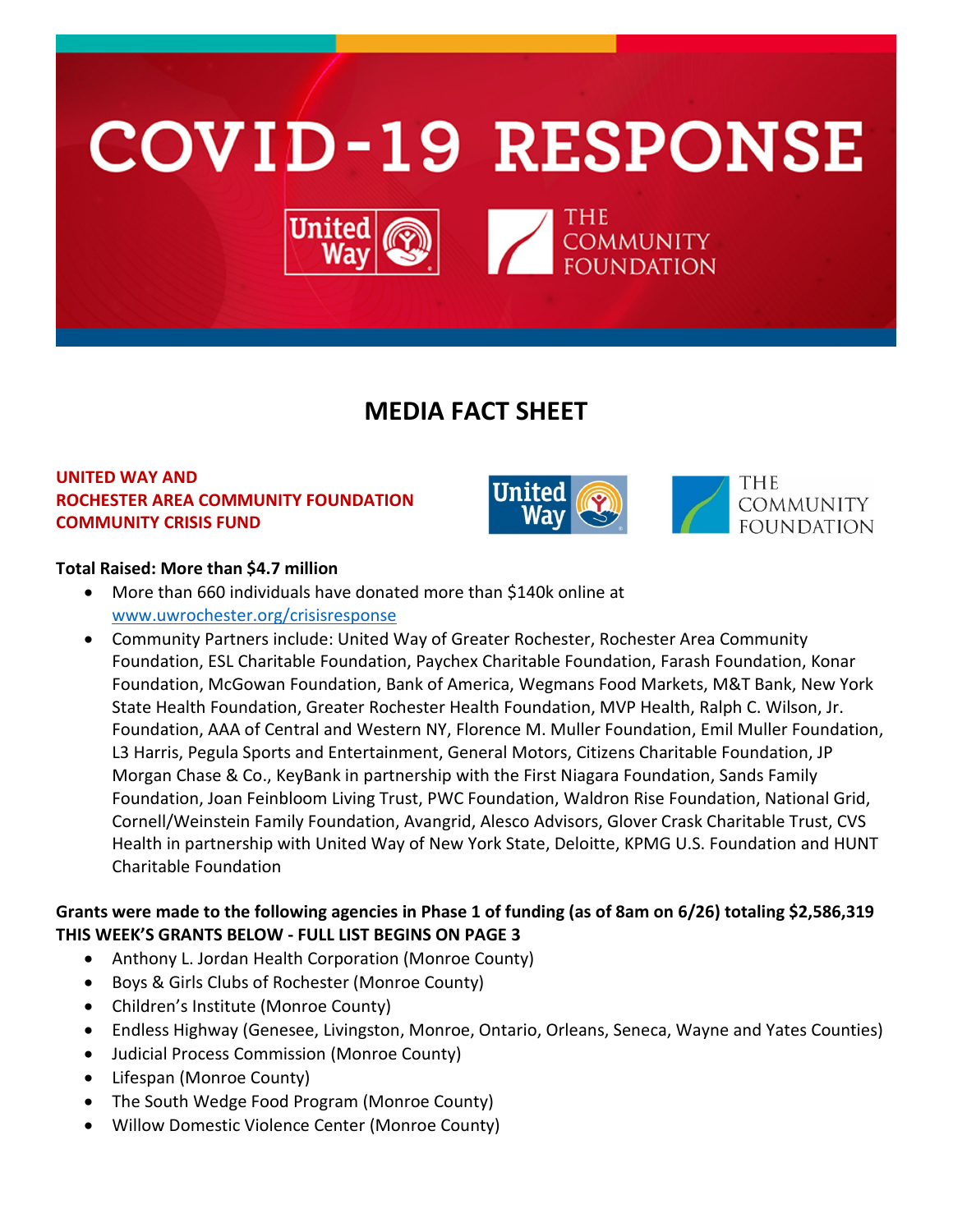

#### **MASKMAKERS**

**We anticipate that more than 50,000 homemade masks are needed for nonprofit staff and clients**—and we need the community's help to keep their staff and clients safe and healthy during the COVID-19 pandemic. **We have received 14,000 homemade masks to provide to local nonprofits, but 35,500 homemade masks have been requested by nonprofits – we still need your help!** Community members can visit [www.uwrochester.org/covidmasks](http://www.uwrochester.org/covidmasks) to learn how they can donate homemade masks to be a United Way #MaskMaker.

#### **VOLUNTEER UNITED**

- Number of volunteers: **4,350 volunteer slots filled**
- Agency spotlight:
	- Jewish Family Service of Rochester is looking for volunteers to help with its Lunch Box Program hosted at Hillel Community Day School. Volunteers will help with basic food prep, putting together lunches and preparing them for pick up. Volunteers will distribute meals to pre-registered recipients during the pickup hour from 10-11am. Social distancing will be practiced, gloves and masks are required and will be provided. This program runs weekly (during the summer) Monday - Friday from 8AM - 11:30AM/12PM.

[https://uwrochester.galaxydigital.com/need/detail/?need\\_id=523738](https://uwrochester.galaxydigital.com/need/detail/?need_id=523738)

See all volunteer opportunities at [www.uwrochester.org/covidvolunteer.](http://www.uwrochester.org/covidvolunteer)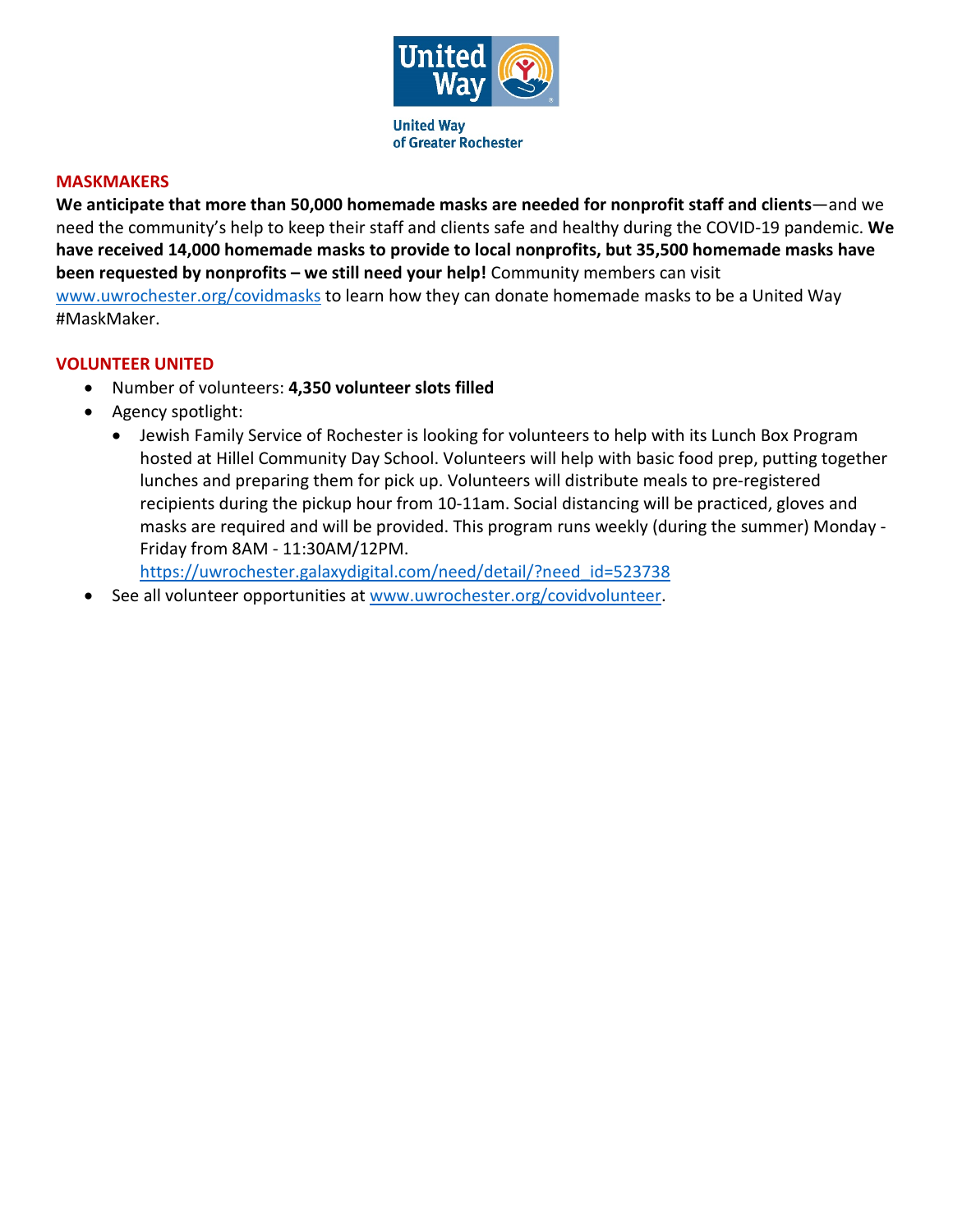## **COMPLETE LIST OF COMMUNITY CRISIS FUND GRANTS**

## THIS WEEK'S GRANTS HIGHLIGHTED

- Anthony L. Jordan Health Corporation (Monroe County)
- **Boys & Girls Clubs of Rochester (Monroe County)**
- Children's Institute (Monroe County)
- Endless Highway (Genesee, Livingston, Monroe, Ontario, Orleans, Seneca, Wayne and Yates Counties)
- Judicial Process Commission (Monroe County)
- **•** Lifespan (Monroe County)
- The South Wedge Food Program (Monroe County)
- Willow Domestic Violence Center (Monroe County)
- Action for a Better Community (Monroe County)
- Alzheimer's Association, Rochester & Finger Lakes Region Chapter (Monroe, Genesee, Livingston, Ontario, Orleans, Seneca, Wayne and Yates Counties)
- American Red Cross, Greater Rochester Chapter (Genesee, Livingston, Monroe, Ontario, Orleans, Seneca, Wayne and Yates Counties)
- ARC of Livingston-Wyoming (Livingston County)
- ARC of Wayne (Wayne County)
- Asbury First United Methodist Church (Monroe County)
- AutismUp (Monroe County)
- Baden Street Settlement (Monroe County)
- Beyond the Sanctuary (Monroe County)
- BluePrint Geneva, Inc. (Ontario County)
- Boys and Girls Club of Geneva (Ontario County)
- Boys & Girls Clubs of Rochester (Monroe County)
- Bridges for Brain Injury (Ontario County)
- Care Net Pregnancy Center (Ontario County)
- Catholic Charities Community Services (Livingston, Monroe, Ontario, Seneca, Wayne and Yates Counties)
- Catholic Charities of Buffalo (Orleans and Genesee Counties)
- Catholic Charities of Livingston County (Livingston County)
- Catholic Family Center (Monroe County)
- Celebrate! Family Church (Livingston County)
- Center for Community Alternatives (Monroe County)
- Center for Employment Opportunities (CEO) (Monroe County)
- Center for Youth Services (Monroe County)
- Charles Settlement House (Monroe County)
- Charlotte House, Inc. (Genesee, Livingston and Orleans County)
- Child Advocacy Center of the Finger Lakes (Ontario, Seneca and Yates Counties)
- Community Action for Wyoming County (Wyoming County)
- Community Food Cupboard of Rochester (Monroe County)
- Community Hygiene Bank of Concordia Lutheran Church (Monroe County)
- Community Place of Greater Rochester (Monroe County)
- DePaul (Genesee, Monroe and Orleans County)
- Eastern Services Worker Association (Monroe County)
- Edith B. Ford Memorial Library (Seneca County)
- Empire Justice Center (Genesee, Livingston, Monroe, Ontario, Orleans, Seneca, Wayne and Yates Counties)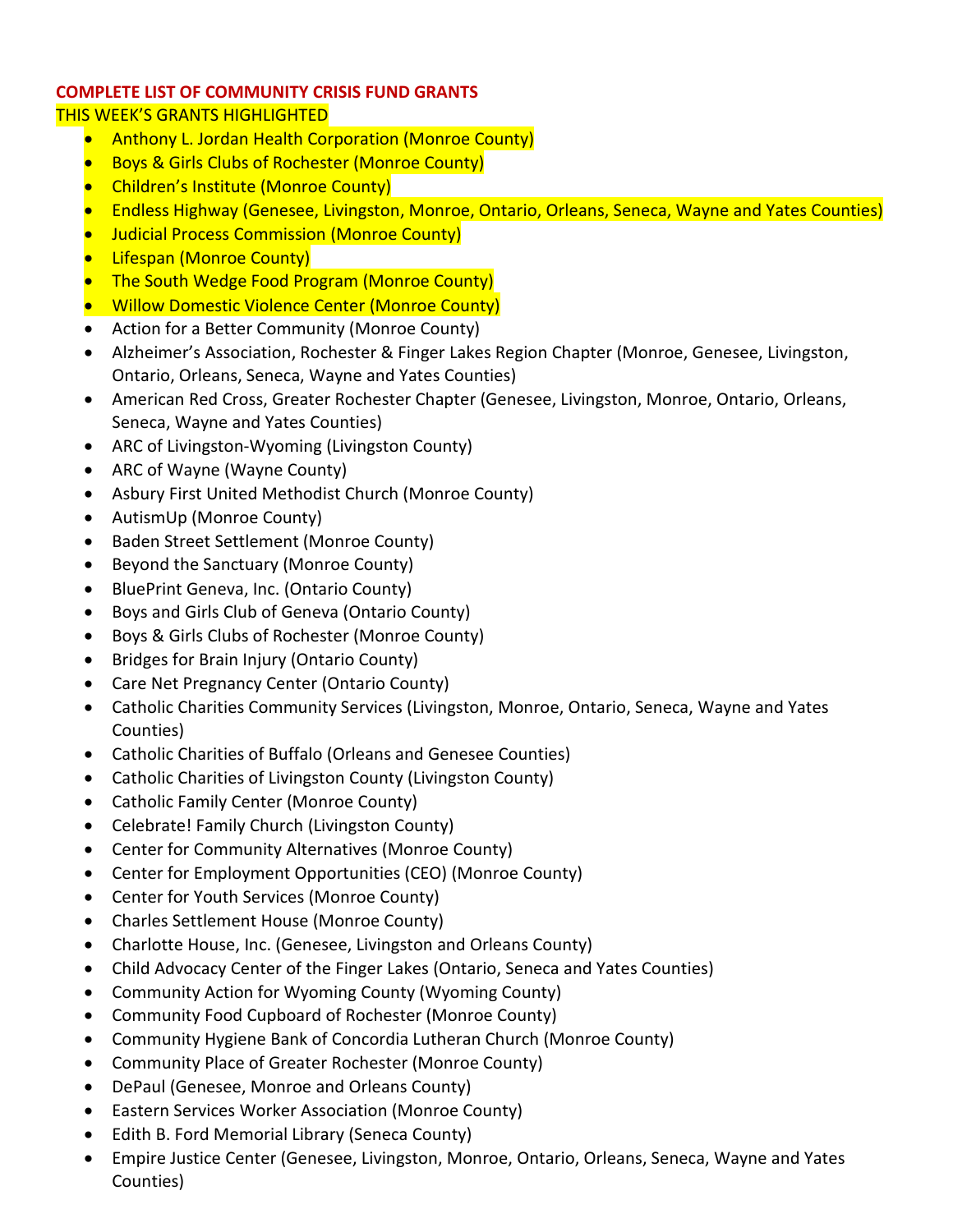- Empire Justice Center C.A.S.H. program (Genesee, Livingston, Monroe, Ontario, Orleans, Seneca, Wayne and Yates Counties)
- Epilepsy-Pralid (Monroe and Ontario Counties)
- Family Counseling Service of the Finger Lakes (Wayne County)
- Finger Lakes Community Schools/Linked to Family Counseling Service of the Finger Lakes (Wayne County)
- Finger Lakes Counseling & Referral Agency (Ontario, Seneca, Wayne and Yates Counties)
- Foodlink (Genesee, Livingston, Monroe, Ontario, Orleans, Seneca, Wayne and Yates Counties)
- Gananda Education Foundation (Wayne County)
- GLOW YMCA (Genesee, Livingston, Orleans and Wyoming Counties)
- Goodwill of the Finger Lakes (Livingston, Monroe, Ontario, Seneca and Wayne Counties)
- Golisano Autism Center (Genesee, Livingston, Monroe and Ontario Counties)
- Goodwill of the Finger Lakes (Monroe County)
- Healthy Baby Network (Monroe County)
- Heritage Christian Services (Monroe County)
- Hope Lutheran Church (Monroe County)
- House of Mercy (Genesee, Livingston, Monroe, Ontario, Orleans, Seneca, Wayne and Yates Counties)
- Ibero-American Action League (Monroe County)
- Jewish Community Center (Monroe County)
- Jewish Home of Rochester (Monroe County)
- Jewish Family Services of Rochester (Monroe County)
- Joint Heirs Kingdom Ministries (Monroe, Ontario and Way Counties)
- Judicial Process Commission (Monroe County)
- Keeping our Promise Rochester (Monroe County)
- Ibero-American-Action League (Monroe County)
- Independent Living of the Genesee Region (Genesee and Orleans Counties)
- Interlaken Public Library (Seneca County)
- Legal Aid Society (Genesee, Livingston, Monroe, Ontario, Orleans and Wayne Counties)
- Lifespan (Monroe County)
- Living Well Mission (Yates County)
- Livingston County (Livingston County)
- Lodi Whittier Library (Seneca County)
- Loop Ministries (Monroe County)
- Mary Cariola Center (Monroe, Genesee, Livingston, Ontario, Orleans, Seneca, Wayne and Yates Counties)
- Mary's Place Refugee Outreach (Monroe County)
- Meals on Wheels (Monroe County)
- Medical Motor Services (Monroe County)
- Monroe Community College Foundation (Monroe County)
- Mt. Hope Family Center (Monroe County)
- Mozaic (Seneca and Yates Counties)
- Newark Food Closet (Wayne County)
- Ontario ARC NYSARC Inc, Ontario County Chapter (Ontario County)
- Pathway Home of the Finger Lakes (Seneca County)
- Patrick Place Comfort Care Home (Livingston and Monroe Counties)
- Planned Parenthood of Western and Central NY (Genesee, Livingston, Monroe, Ontario, Orleans, Wayne and Yates Counties)
- Pro Action of Steuben and Yates (Yates County)
- Project Stork, Inc. (Genesee and Orleans Counties)